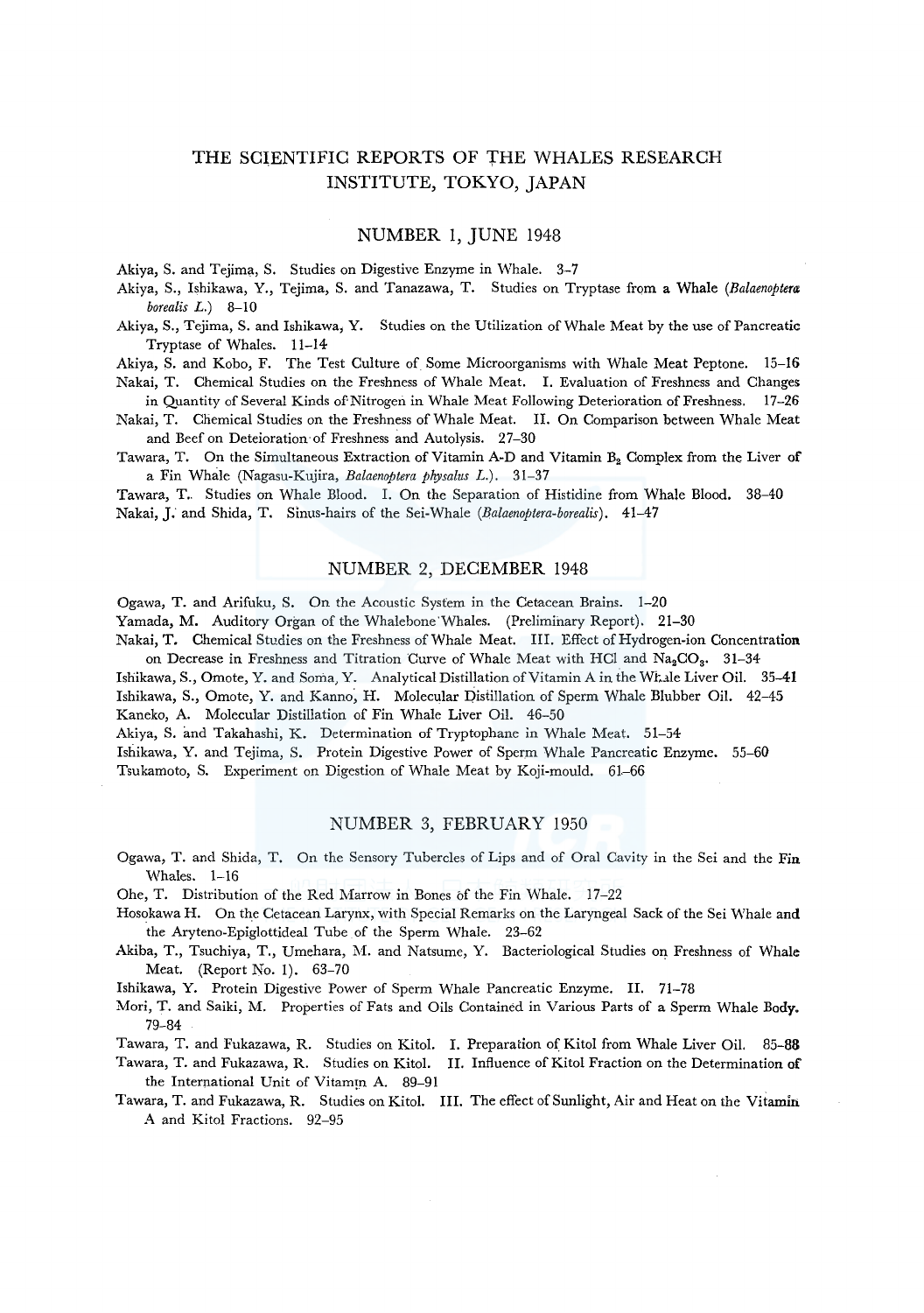Tawara, T. On the Respiratory Pigments of Whale (Studies on Whale Blood II.) 96-101

Yoshida, M. Research on Methionine in Whale. 102-105

Mizue, K. Factory Ship Whaling Around Bonin Islands in 1948. 106-118

Mizue, K. and Jimbo, H. Statistic Study of Foetuses of Whales. 119-131

Nishiwaki, M. and Hayashi, K. Biological Survey of Fin and Blue Whales Taken in the Antarctic Season 1947-48 by the Japanese Fleet. 132-190

## NUMBER 4, AUGUST 1950

- Omura, H. On the Body Weight of Sperm and Sei Whales located in the Adjacent Waters of Japan. 1-13
- Omura, H. Diatom Infection on Blue and Fin Whales in the Antarctic Whaling Area V (the Ross Sea Area). 14-26
- Omura, H. Whales in the Adjacent Waters of Japan. 27-113
- Nishiwaki, M. Determination of the Age of Antarctic Blue and Fin Whales by the Colour Changes in Crystalline Lens. 115-161
- Nishiwaki, M. Age Characteristics in Baleen Plates. 162-183
- Nishiwaki, M. On the Body Weight of Whales. 184-209

## NUMBER 5, JUNE 1951

- Akiba, T., Umehara, M. and Natsume, Y. Bacteriological Studies on Freshness of Whale Meat. (Report No. II). 1-4
- Hosokawa, H. On the Pelvic Cartilages of the Balaenoptera-Foetuscs, with Remarks on the Specifical and Sexual Difference. 5-15
- Ohe, T. Iconography on the Abdominal Cavity and Viscera of the Balaenoptera, with Special Remarks upon the Peritoneal Coverings. 17-39
- Akiya, S. and Hoshino, O. Isolation of Histidine from Whale Blood Using 3, 4-Dichlorobenzene Sulfonic Acid. 41-47
- Tawara, T. and Fukazawa, R. Studies on Kitol. IV. Purification of Kitol by Chromatographie. 49-51
- Ishikawa, S., Omote, Y. and Okuda, H. Substances Related to Vitamin A in the Whale Liver Oil. 53-59

Ishikawa, S., Omote, Y., Kijima, M. and Okuda, H. Thermal Decomposition of Kitol. 61-69

Mizue, K. Grey Whales in the East Sea Area of Korea. 71-79

Mizuc, K. Food of Whales (In the Adjacent Waters of Japan). 31-90

Nishiwaki, M. and Ohe T. Biological Investigation on Blue Whales (Balaenoptera musculus) and Fin Whales (Balaenoptera physalus) Caught by the Japanese Antarctic Whaling Fleets. 91-167

### NUMBER 6, DECEMBER 1951

- Hosokawa, H. On the Extrinsic Eye Muscles of the Whale, with Special Remarks upon the Innervation and Function of the Musculus Retractor Bulbi. 1-33
- Murata, T. Histological Studies on the Respiratory Portions of the Lungs of Cetacea. 35-47

Kojima, T. On the Brain of the Sperm Whale (Physeter catodon L.) 49-72

- Mizue, K. and Murata, T. Biological Investigation on the Whales Caught by the Japanese Antarctic Whaling Fleets Season 1949-50. 73-131
- Nishiwaki, M. On the Periodic Mark on the Baleen Plates as the Sign of Annual Growth; 133-152
- Nishiwaki, M. and Hibiya, T. On the Sexual Maturity of the Sperm Whales (Physeter catodon) found in the Adjacent Waters of Japan (I). 153-165
- Nakai, T. Chemical Studies on Freshness of Whale Meat. IV. Some informations of Achromobacter ubiquitum isolated from Whale Carcass. 167-176
- Nakai, T. and Ono, H. The Effects of Electric Shock and Fatigue on Post-mortem Changes in Muscle. 177-135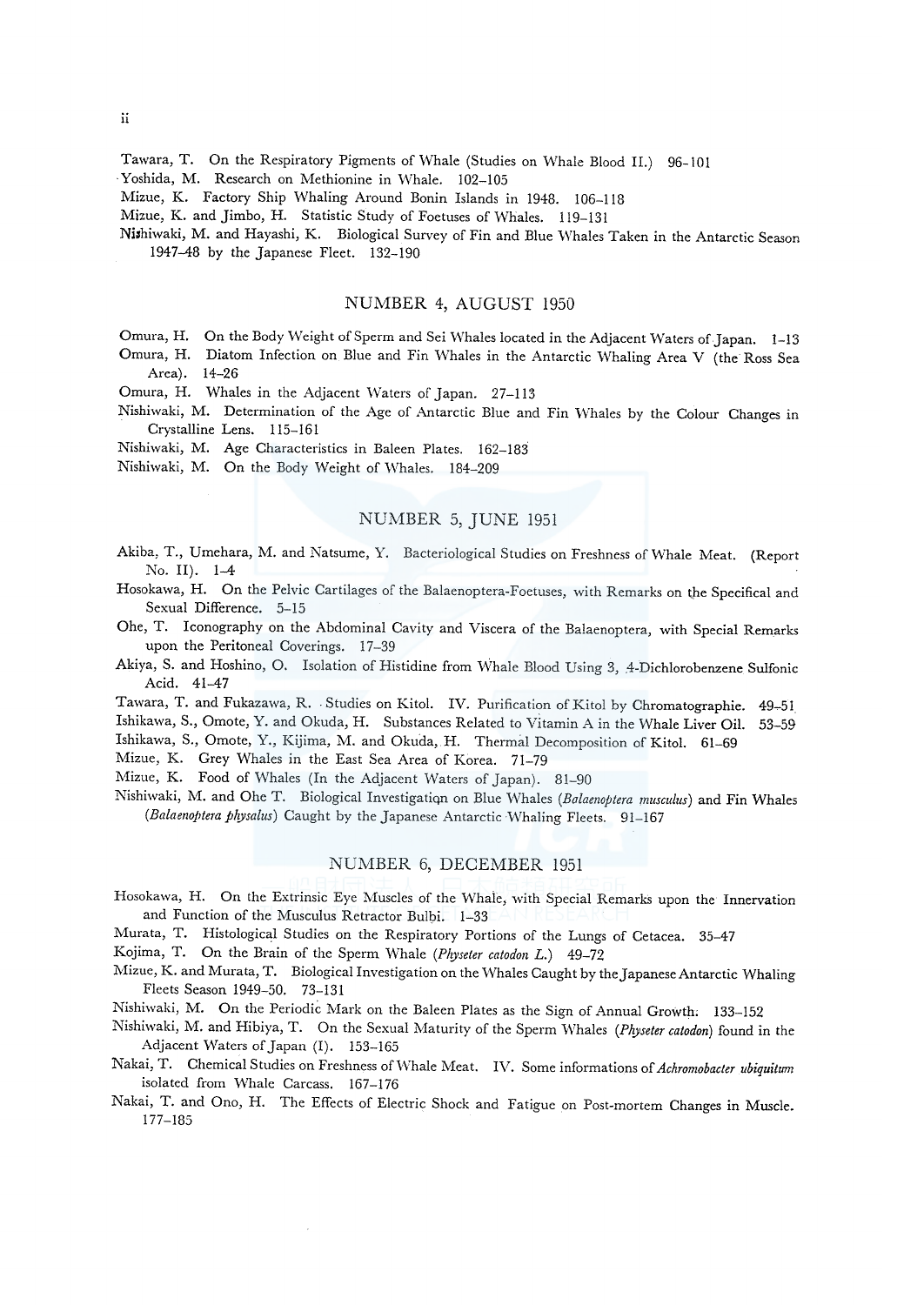- Omote, Y. Complete Recovery of Vitamin A from Molecular Distillation Residue of Whale-liver Oil. 187- 191
- Omote, Y. Chemical Structure of Kitol (I). Double Bonds and Hydroxyl Groups. 193-198
- Hirata, M. Experimental Investigation on Flattened Head Harpoon an Attempt for Restraining Ricochet. 199-207

## NUMBER 7, JULY 1952

- Ogawa, T. On the Cardiac Nerves of Some Cetacea, with Special Reference to those of *Berardius bairdii*  Steineger. 1-22
- Akiya, S., Hoshino, 0. and Motohashi, N. On an Attempt to Preserve Whale Meat Freshness with 5- Nitrofurfuriden Aminoguanidine from Decay. 23-30
- Akiya, S. and Sawamura, R. Colorimetric Determination of 5-Nitro-2 furfurdiene Aminoguanidine. 31-36
- Tomiyama, S. and Takao, M. Studies on Utilization of Higher Fatty Alcohol from Sperm Whale Oil. 37-46
- Omote, Y. A Rapid Method for the Separate Determination of Vitamin A and Kitol in the Whale-liver Oil. 47-50

Arai, Y. and· Sakai, S. Whale Meat in Nutrition. 51-67

- Yamaguchi, K. and.Fujino, K. On the Serological Constitution of Striped Dolphin *(Prodelphinus caeruleoalbus* (Meyen)) (I.) 69-77
- Nishimoto, S., Tozawa, M. and Kawakami, T. Food of Sei Whales *(Balaenoptera borealis)* Caught in the Bonin Island Waters. 79-85
- Nishiwaki, M. On the Age-Determination of Mystacoceti, Chiefly Blue and Fin Whales. 87-119
- Nishiwaki, M. and Hibiya, T. On the Sexual Maturity of the Sperm Whales *(Physeter catodon)* Found in the Adjacent Waters of Japan (II). 121-124
- Ohno, M. and Fujino, K. Biological Investigation on the Whales Caught by theJapanese Antarctic Whaling Fleets, Season 1950/51. 125-188

## NUMBER 8, JUNE 1953

Yamada, M. Contribution to the Anatomy of the Organ of Hearing of Whales. 1-79

Omura, H. Biological Study on Humpback Whales in the Antarctic Whaling Areas IV and V. 81-102

Fujino, K. On the Serological Constitution of the Sei-, Fin-, Blue- and Humpback-Whales (I). 103-125

Ogawa, T. On the Presence and Disappearance of the Hind Limb in the Cetacean Embryos. 127-132

- Nishiwaki, M. and Yagi, T. On.the Age and the Growth of Teeth in a Dolphin, *Prodelphinus caeruleo-albus).*  (I). 133-146
- Kakuwa, Z., Kawakami, T. and Iguchi, K. Biological Investigation on the Whales Caught by the Japanese Antarctic Whaling Fleets in the 1951-52 Season. 147-213
- Nishiwaki, M. Hermaphroditism in a Dolphin *(Prodelphinus caeruleo-albus).* 215-218

## NUMBER 9, JUNE 1954

- Akiya, S., Hoshino, 0. and Motohashi, N. Attempt to Preserve Freshness of Whale Meat with Germicides. II. 1-10
- Ogawa, T. On the Musculature of the Sinus Venosus and its Continuation with the So-called Conducting System of the Whale's Heart. 11-35
- Yamada, M. Some Remarks on the Pygmy Sperm Whale, *Kogia.* 37-58
- Yamada, M. An Account of a Rare Porpoise, *Feresa* Gray from Japan. 59-88
- Omura, H. and Fujino, K. Sei Whales in the Adjacent Waters of Japan. II. Further Studies on the External Characters. 89-103

:fujino, K. On the Serological Constitution of the Sperm- and Baired Beaked-Whales (I) Blood Groups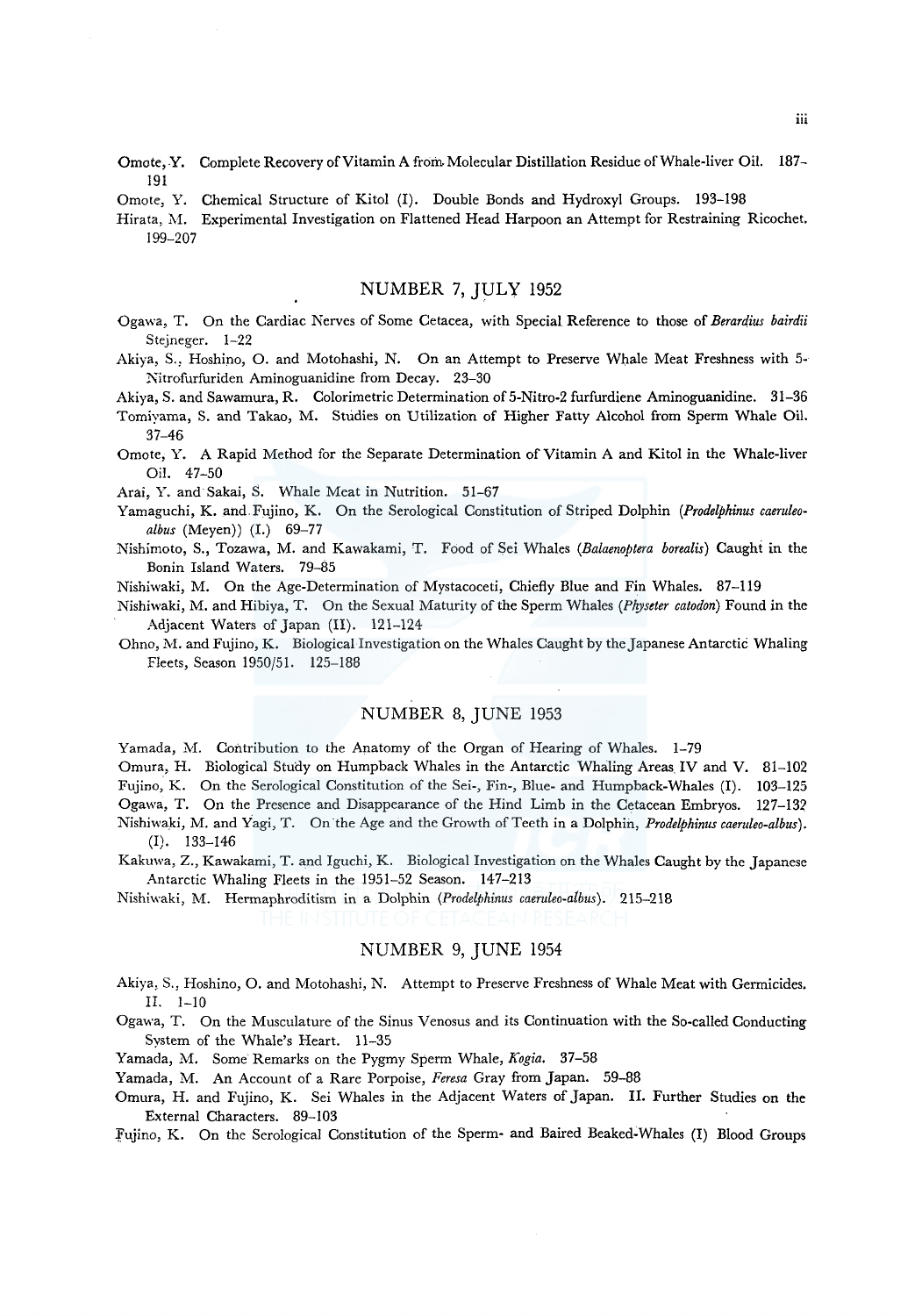of the Sperin- and Baired Beaked-Whales. 105-120

- Fujino, K. On the Body Proportions of the Fin Whales *(Balaenoptera physalus* (L) Caught in the Northern Pacific Ocean (I) (Preliminary Report). 121-163
- Nishiwaki, M., Hibiya, T. and Kimura, S. On the Sexual Maturity of the Sei Whale of the Bonin waters. 165-177
- Uda, M. Studies of the Relation between the Whaling Grounds and the Hydrographical Conditions (I). 179-187

## NUMBER 10, JUNE 1955

Hosokawa, H. Cross-Section of a 12 mm. Dolphin Embryo. 1-68

Nemoto, T. White Scars on Whales (I) Lamprey Marks. 69-77

- Omura, H. and Nemoto, T. Sei Whales in the Adjacent Waters of Japan: III. Relation between Movement and Water Temperature of the Sea. 79-87
- Omura, H., Fujino, K. and Kimura, S. Beaked Whale *Berardius bairdi* of Japan, with Notes *onZiphius cavirostris.*  89-132

Fujino, K. On the Body Weight of the Sei Whales Located in the Adjacent Waters of Japan (II). 133-141 Nishiwaki, M. On the Sexual Maturity of the Antarctic Male Sperm Whale *(Physeter. catodon L.)* 143-149 Ohta, K. and Others. Composition of Fin Whale Milk. 151-167

### NUMBER 11, JUNE 1956

Omura, H. and Sakiura, H. Studies on the Little Piked Whale from the Coast of Japan. 1-37

- Nishiwaki, M., Hibiya, T. and Kimura, S. On the Sexual Maturity of the Sperm Whale *(Physeter catodon)* Found in the North Pacific. 39-46
- Fujino, K. On the Body Proportions of the Sperm Whales *(Physeter catodon).* 47-83
- Fujino, K. On the Serological Constitution· of the Fin Whales II. Further Studies on Blood Groups. 85-98
- Nemoto, T. On the Diatoms of the Skin Film of Whales in the Northern Pacific. 99-132
- Hoshina, T. and Sugiura, Y. On a Skin Disease and a Nematode Parasite of a Dolphin, *Tursiops truncatus*  (Montagu, 1821). 133-138
- Iwai, E. Descriptions on Unidentified Species of Dibranchiate Cephalopods. I. An Oegopsiden Squid belonging to the Genus *Architeuthis.* 139-151
- Iwai, E. Descriptions on Unidentified Species of Dibranchiate Cephalopods. II. A Cranchiidae Squid of the Genus *Taonius.* 153-161
- Uda, M. and Nasu, K. Studies of the Whaling Grounds in the Northern Sea-Region of the Pacific Ocean in Relation to the Meteorological and Oceanographic Conditions. (Part I). 163-179
- Kimura, S. and Nemoto, T. Note on a Minke Whale Kept Alive in Aquarium. 181-189
- Ishikawa, Y. A Characteristic Property of Whale Oils concerning the Absorption of Gases. I. On the Absorption of Carbon Dioxide by Whale Oils. 191-213

#### NUMBER 12, JUNE 1957

- Omura, H. Osteological Study of the Little Piked Whale from the Coast of Japan. 1-21
- Nishiwaki, M. Age Characteristics of Ear Plugs of Whales. 23-32
- Nemoto, T. Foods of Baleen Whales in the Northern Pacific. 33-89
- Nasu, K. Oceanographic Conditions of the Whaling Grounds in the Waters Adjacent to Aleutian Islands and the Bering Sea in Summer of 1955. 91-101
- Kimura, S. The Twinning in Southern Fin Whales. 103-125
- Ichihara, T. An Application of Linear Discriminant Function to External Measurements of Fin Whale. 127-189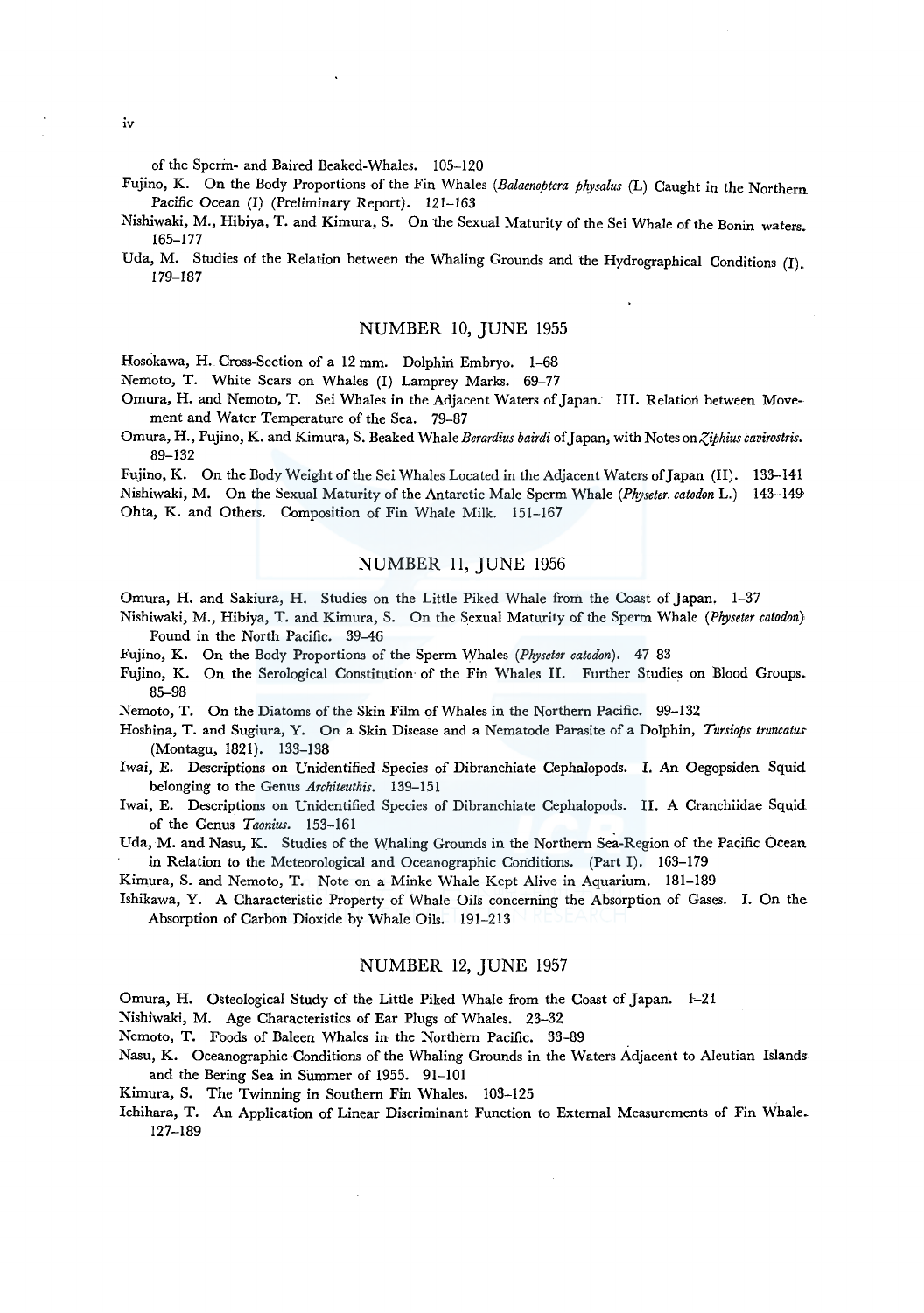Nishiwaki, M. Very Small Embryo of Cetacea. 191-192

Nishiwaki, M. One-eyed Monster of Fin Whale. 193-195

Ogawa, T. and Kamiya, T. A Case of the Cachalot with Protruded Rudimentary Hind Limbs. 197-208

- Uda, M. and Dairokuno, A. Studies of the Relation between the Whaling Grounds and the Hydrographic Conditions. (II) A study of the Relation between the Whaling Grounds off Kinkazan and the Boundary of Water Masses. 209-224
- Abe, T. Notes on Fishes from the Stomachs of Whales Taken in the Antarctic. I. *Xenocyttus nemotoi,* a New Genus and New Species of Zeomorph Fish of the Subfamily *Oreosominae* (Goode and Bean, 1895). 225- 233
- Tsuyuki, H. On the Oils Contained in Various Blubbers of Northern Elephant Seal, *.i\1irounga angustirostris.*  235-240

### NUMBER 13, SEPTEMBER 1958

Omura, H. North Pacific Right Whale. 1-52

Nishiwaki, M. and Kamiya, T. A Beaked Whale *Mesoplodon* Stranded at Oiso Beach, Japan. 53-83

- Nishiwaki, M. and Randa, C. Killer Whales Caught in the Coastal Waters off Japan for Recent 10 Years. 85-96
- Ohsumi, S. (Kimura) Nishiwaki, M. and Hibiya, T. Growth of Fin Whale in the Northern Pacific. 97-133
- Nishiwaki, M., Hibiya, T. and Ohsumi, S. (Kimura). Age Study of Sperm Whale Based on Reading of Tooth Laminations. 135-153
- Nishiwaki, M., Ichihara, T. and Ohsumi, S. (Kimura). Age Studies of Fin Whale Based on Ear Plug. 155-169

Fujino, K. On the Serological Constitution of Fin Whale III. Human B Blood Group Substances in Erythrocytes and Some Notes on Anti-fin Ju Specific Antibodies. 171-184

Nemoto, T. *Cocconeis* Diatoms Infected on Whales in the Antarctic. 185-191.

Nemoto, T. and Nasu, K. *Thysanoessa macrura* as a Food of Baleen \'\Thales in the Antarctic. 193-199

Ichihara, T. Gray Whale Observed in the Bering Sea. 201-205

Ohsumi, S. (Kimura). A Descendant of Moby Dick or a White Sperm Whale. 207-209

Nasu K. Deformed Lower Jaw of Sperm Whale. 211-212

Omura, H. Note on Embryo of Baird's Beaked Whale. 213-214

Uda, M. and Suzuki, N. Studies of the Relation between the Whaling Grounds and the Hydrographic Conditions. III. 215-229

Seki, Y. Observations on the Spinal Cord of the Right Whale. 231-251

- Kamiya, T. How to Count the Renculi of the Cetacean Kidneys, with Special Regard to the Kidney of the Right Whale. 253-267
- Hosokawa, H. and Sekino, T. Comparison of the Size of Cells and Some Histological Formations between Whales and Man. 269-301

Ogawa, T., Tsunoda, T. and Osawa, M. Amino Acid Composition of Whale Meat. 303-307

Ishikawa, Y. A Characteristic Property of Whale Oils Concerning the Absorption of Gases II. On the Absorption of Nitrogen by Whale Oils. 309-321

Tsuyuki, H. Component Fatty Acids of Northern Elephant Seal Oil. 323-332

### NUMBER 14, SEPTEMBER 1959

Omura, H. Bryde's Whales from the Coast of Japan. 1-33

Nishiwaki, M. and Kamiya, T. *Mesoplodon stejnegeri* from the Coast of Japan. 35-48

- Nishiwaki, M. Humpback Whales in Ryukyuan Waters. 49-87
- Cushing, John E., Fujino, K. and Takahashi., K. Glycerol-freezing Technique as an Aid in Blood Typing of Whales. 89-100
- Fujino, K. and Cushing, John E. Blood Typing of Dried Whale Erythrocytes with 1311 Labelled Antibody. 101-106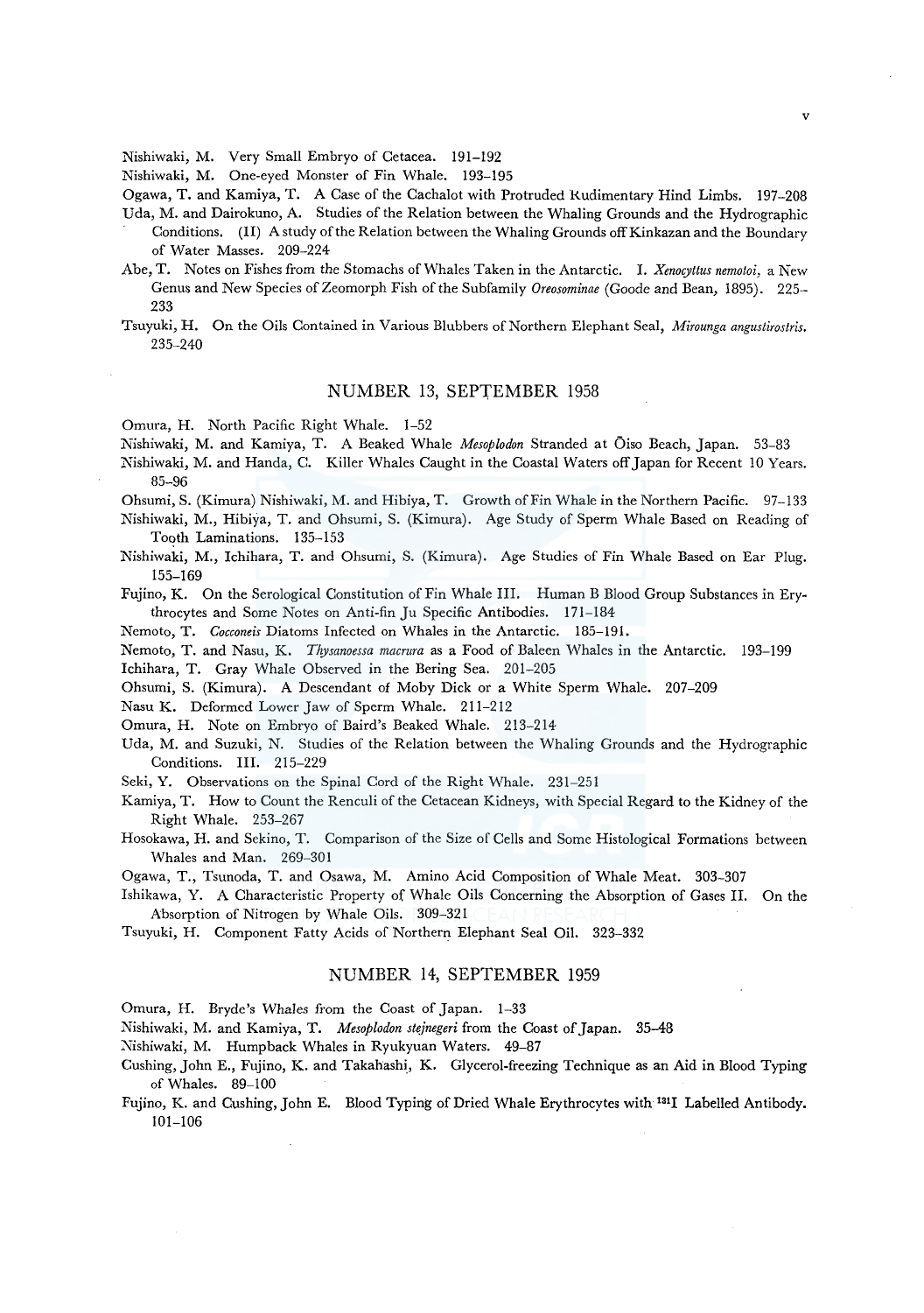Ichihara, T. Formation Mechanism of Ear Plug in Baleen Whales in Relation to Glove-finger. 107-135 Nasu, K. Surface Water Condition in the Antarctic Whaling Pacific Area in 1956-57. 137-143

Ohsumi, S. (Kimura). A Deformed Fin Whale Fetus. 145-147

Nemoto, T. Food of Baleen Whales with Reference to Whale Movements. 149-290

Yamada; M. and Yoshizaki, F. Osseous Labyrinth of Cetacea. 291-304

Nakai, T. Distribution of Amino Acid in Proteins from Various Parts of Whale Body. 305-326

## NUMBER 15, NOVEMBER 1960

Nishiwaki, M. Ryukyuan humpback whaling in 1960. 1-16

Ohsumi, S. Relative growth of the fin whale, *Balaenoptera physalus* (Linn.). 17-84

- Fujino, K. Immunogenetic and marking approaches to identifying subpopulations of the North Pacific Whales. 85-142
- Nasu, K. Oceanographic investigation in the Chukchi sea during the summer of 1958. 143-158
- Tokita, K. and ECG Research Group. Electrocardiographical studies on Bottlenosed dolphin *(Trusiops truncatus).* 159-165

## NUMBER 16, MARCH 1962

Omura, H. Bryde's whales occurs on the coast of Brazil. 1-5

Omura, H. Further information on Bryde's whales from the coast of Japan. 7-18

Nishiwaki, M. Ryukyuan whaling in 1961. 19-28

Nemoto, T. A secondary sexual character of fin whales. 29-34

Omura, H., Nishiwaki, M., Ichihara, T. and Kasuya, T. Osteological note of a sperm whale. 35-45

Ichihara, T. Prenatal dead foetus of baleen whales. 47-60

Nishiwaki, M. *Mesoplodon bowdoini* stranded at Akita beach, Sea of Japan. 61-77

Nishiwaki, M. Observation on two mandibles of Mesoplodon. 79-82

Sinclair, John. An early dolphin embryo *(Stenella caeruleoalbus)* in serial sections. 83-87

Nemoto, T. Food of ballen whales collected in recent Japanese antarctic whaling expeditions. 89-103

Uda, M. Subarctic oceanography in relation to whaling and salmon fisheries. 105-119

## NUMBER 17, FEBRUARY 1963

- Nishiwaki, M., Ohsumi, S. and Maeda, Y. Change of form in the sperm whale accompanied with growth. 1-14
- Ohsumi, S., Kasuya, T. and Nishiwaki, M. The accumulation rate of dentinal growth layers in the maxillary tooth of the sperm whale. 15-35

Ichihara, T. Photometric method for counting laminae in ear plug of baleen whale. 37-48

Yoshikawa, T. and Suzuki, T. The lamination of the masseter of the humpback whale. 49-52

Fujino, K. Intra-uterine selection due to maternal-foetal incompatibility of blood type in the whales. 53-65

Cushing, J.E., Fujino, K. and Calaprice, N. The Ju blood typing system of the sperm whales and specific soluble substances. 67-77

Nemoto, T. New records of sperm whales with protruded rudimentary hind limbs. 79-81

Nemoto, T. and Nasu, K. Stones and other aliens in the stomachs of sperm whales in the Bering Sea. 83-91 Nishiwaki, M. Taxonomical consideration on *Genera* of *Delphinidae*. 93-103

Nasu, K. Oceanography and whaling ground in the subarctic region of the Pacific Ocean. 105-155

Nemoto, T. Some aspect of the distribution of *Calanus cristatus* and *C. plumchrus* in the Bering and its neighbouring waters, with reference to the feeding of baleen whales. 157-170

Tsuyuki, H. and Naruse, U. Studies on the oil of black right whale in the northern Pacific Ocean. 171-190 Yagi, T., Nishiwaki, M. and Nakajima, M. A preliminary study on method of time marking with lead-salt

and tetracycline on the teeth of northern fur seal. 191-195